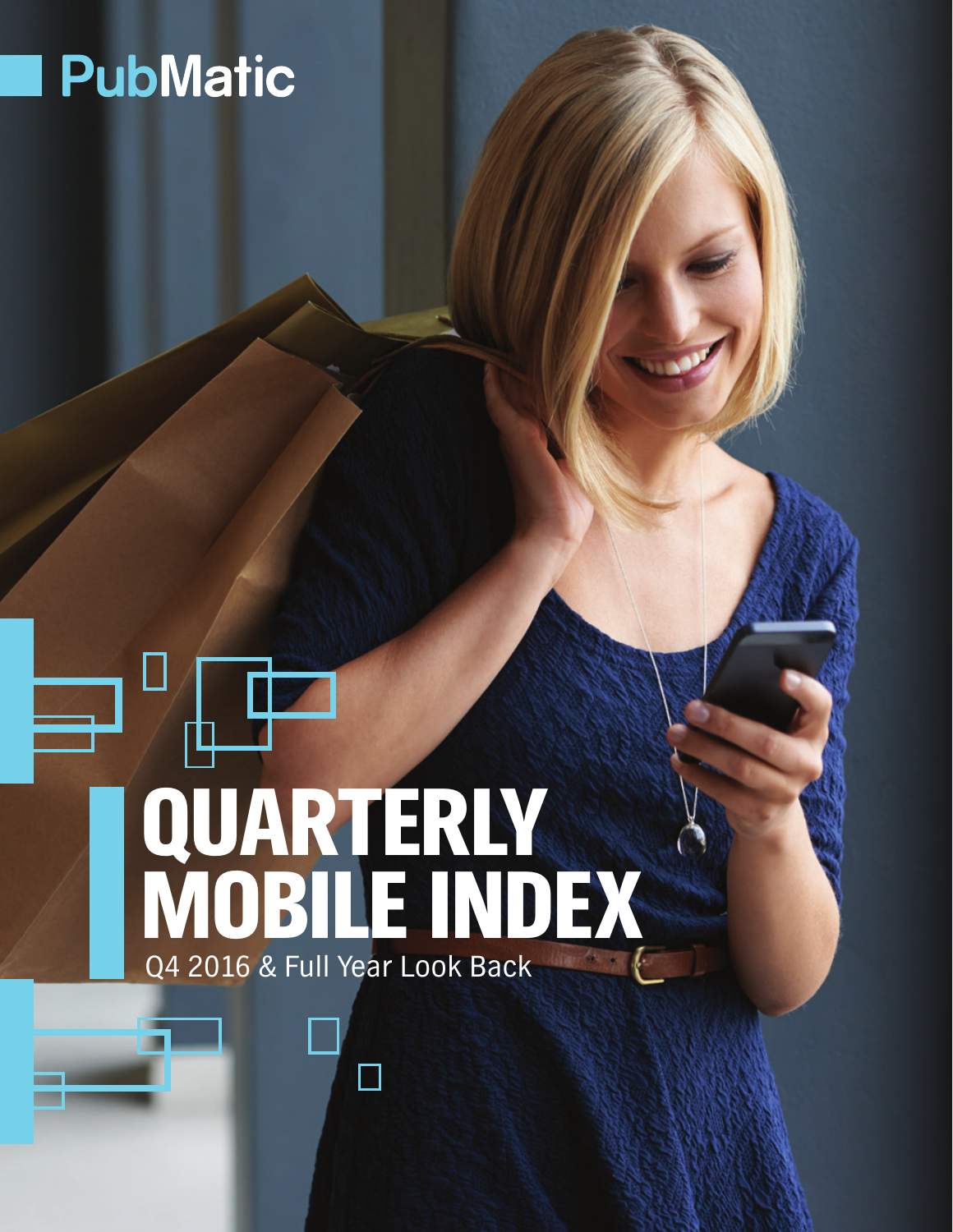# PubMatic's QUARTERLY MOBILE INDEX (QMI) **REPORT** was created to provide both publishers and advertisers with key insights into the mobile advertising industry.

# About PubMatic's Quarterly Mobile Index (QMI):

By analyzing the billions of digital impressions that flow through PubMatic's platform, SEVEN, each day, we at PubMatic can observe real-time developments in the mobile space that allude to broader digital industry trends. We can then compare this information to other published data to further understand changes in the mobile landscape. We are committed to providing best-in-class mobile tools and services, and we believe that information sharing is crucial in

aligning the digital industry towards best practices and, ultimately, growth in mobile advertising.

In our Q4 2016 report, we have expanded our scope from quarterly analysis to a full year look back and have added several benchmarks for mobile advertising performance around pricing, volume and growth.

Note that directional data might not be comparable with prior reports.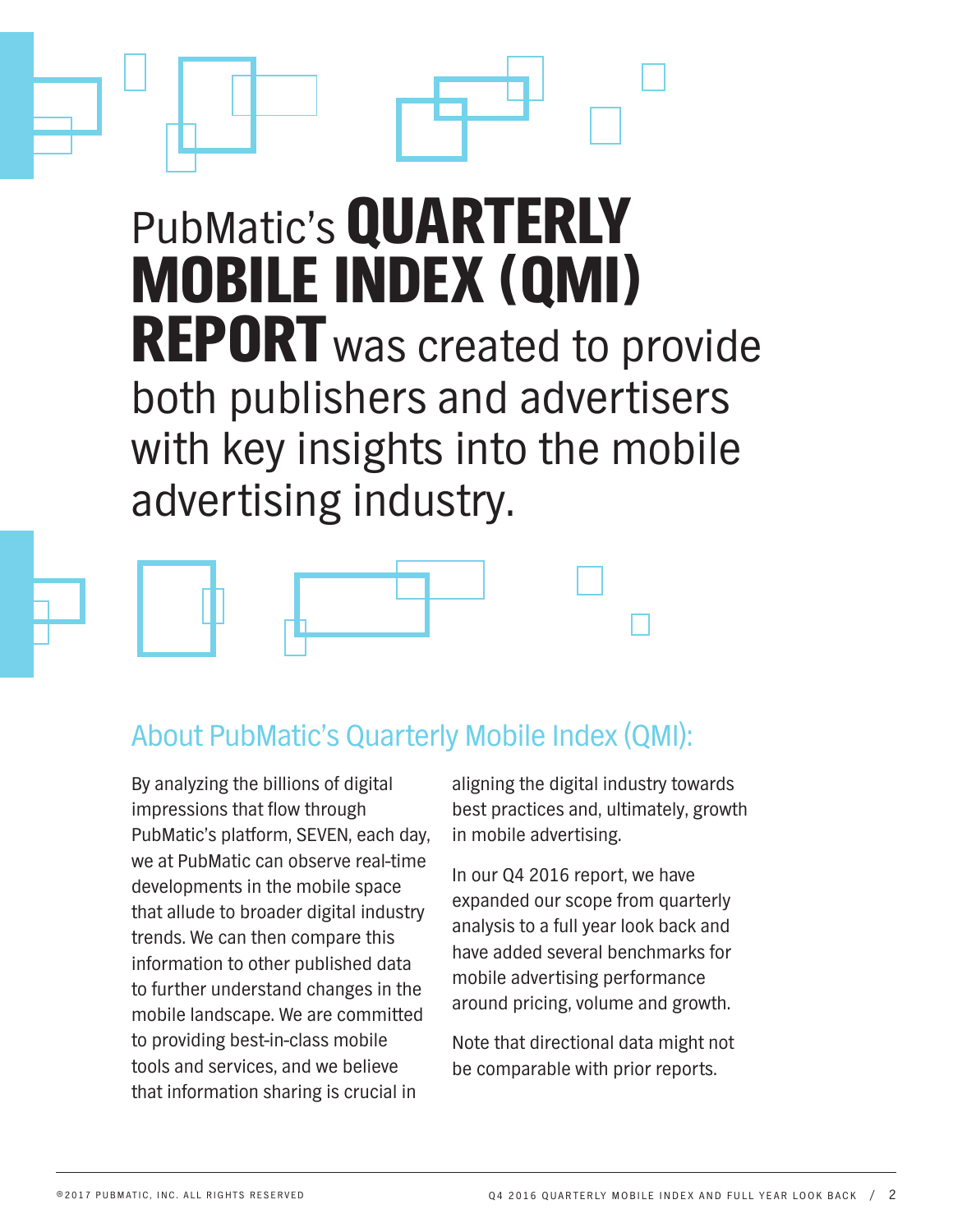# IN Q4 2016, THE FOLLOWING SIX KEY TRENDS HAVE EMERGED:

### KEY TREND #1:

Header bidding remained one of the biggest success stories of 2016, as mobile monetized header bidding impressions from the tactic grew nearly 50X year over year in Q4.

## KEY TREND #2:

Mobile PMP impression volume grew over 200% YOY in Q4 2016 and eCPMs nearly doubled, reflecting brand buyers' shift to programmatic advertising channels in 2016.

### KEY TREND #3:

Automotive and technology verticals drove Mobile PMP spend during the holiday shopping season, continuing year-long growth trends in 2016.

### KEY TREND #4:

Mobile app monetization opportunity continues to mature, reducing the impression gap with mobile web while garnering nearly 60% higher eCPMs.

## KEY TREND #5:

Android app monetized inventory volumes caught up with iOS in 2016 and will likely surpass iOS in 2017, while Android app eCPMs exceeded their Apple counterparts for the first time.

## KEY TREND #6:

Mobile provides significant opportunities across the globe; APAC currently represents the fastest-growing opportunity while EMEA leads the world in mobile eCPMs.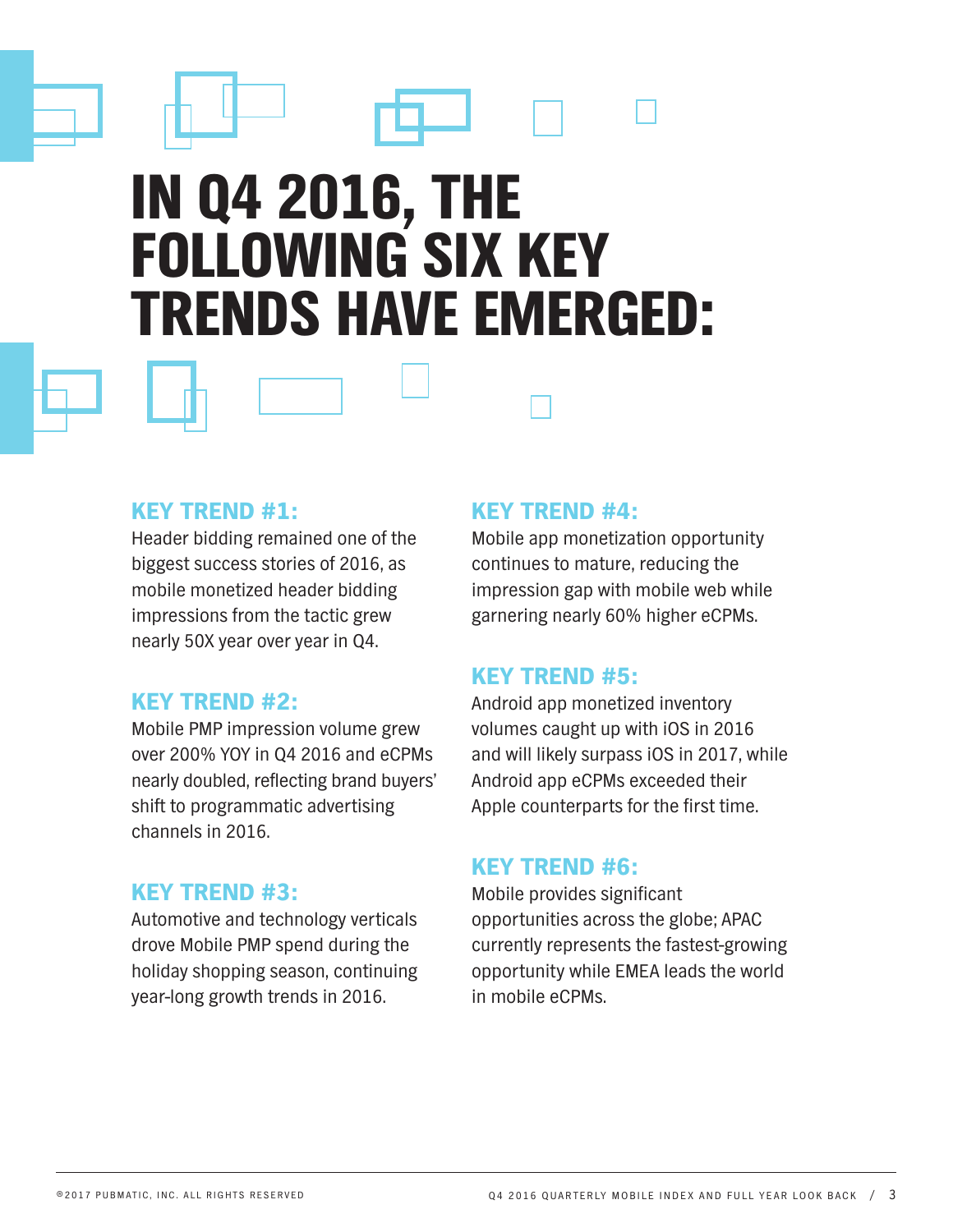# WHAT DOES THIS MEAN FOR PUBLISHERS AND ADVERTISERS?

1. **Publishers continue to realize benefits from header bidding tactics as mobile growth exceeds the pace of digital advertising growth**<sup>1</sup> **.** The proliferation of header bidding technology for programmatic monetization has moved to the mainstream. Adoption by publishers and app developers is hard to pass up given the value that this pace of growth represents to both. With multi-format header bidding, publishers can better capture the true value of their inventory through auction dynamics available via RTB pipes. Publishers who have not implemented header bidding would see benefits from doing so, while markets can benefit from understanding the increased control and scale available to them through the democratization of inventory access.

**The shift of brand advertising to programmatic is buoyed by mobile PMP opportunities whereby a marketer gains transparency and control over an open RTB environment.** By targeting specific content and audiences via private marketplace packages, brand marketers are able to lock down inventory quality while header bidding provides scale by allowing significant access to inventory. Mobile PMP grew substantially, supported by PMP direct and guaranteed demand. Publishers who focus on developing and merchandising PMP opportunities should be rewarded with increased demand at attractive eCPMs. Advertisers who excel at PMP buying techniques will experience the benefits of programmatic while maintaining the transparency and control they require.

3. **Consumer buying patterns are developing for mobile as they did for display.** Seasonal and category advertising growth reflects consumer behavior on mobile devices as opposed to those trends established via desktop access to inventory. The automation of digital media selling and buying does not diminish the value of understanding consumer behavior to capitalize on seasonal trends, vertical marketing strategies, and time based activity.

4. **Mobile app advertising opportunities are becoming on par with mobile web.** Mobile app paid impressions and eCPMs are on the rise. Publishers who rely solely on mobile web monetization strategies would benefit from considering the available opportunities while marketers discover definitive audience targeting opportunities available via this channel.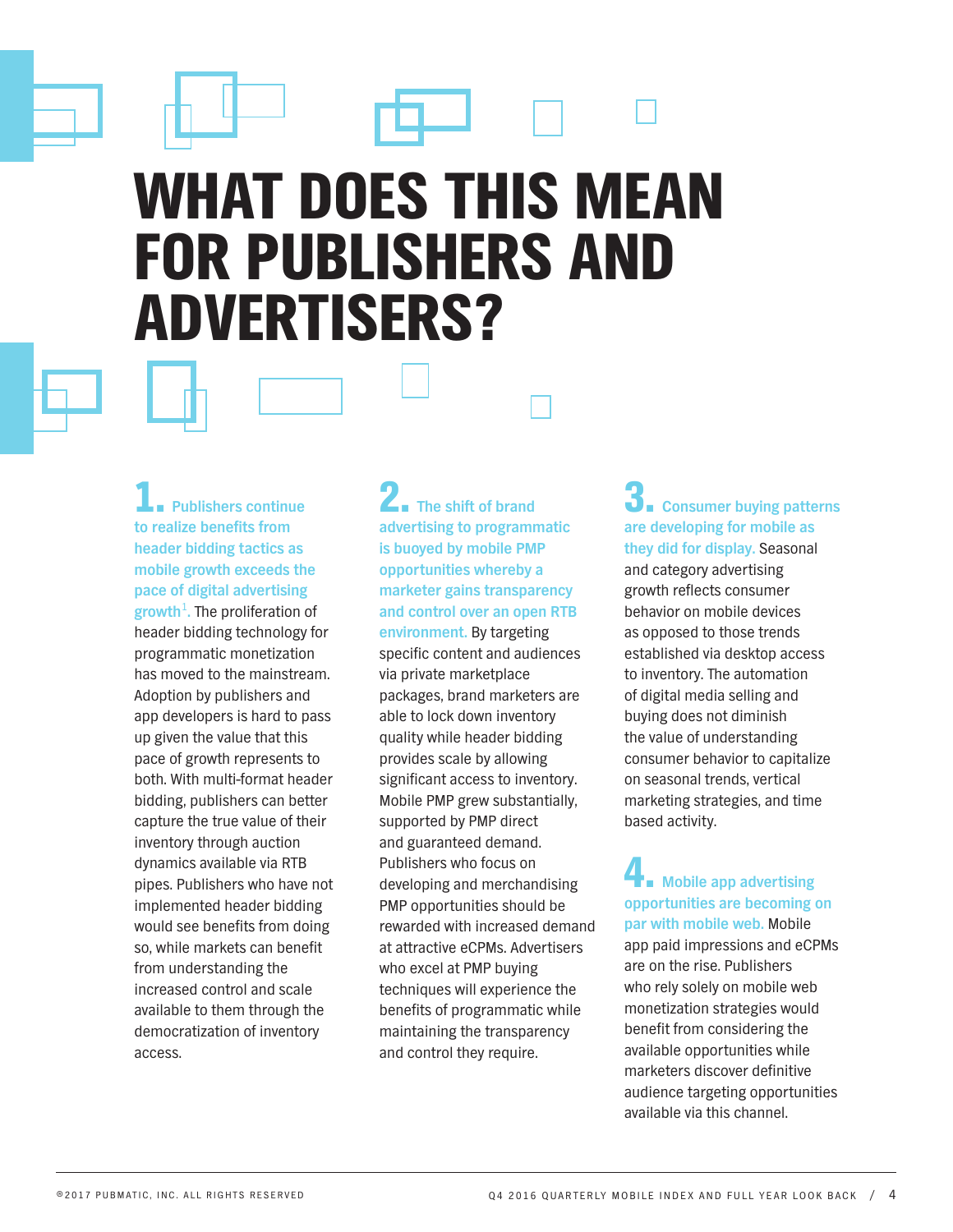## KEY TREND #1:

Header bidding remained one of the biggest success stories of 2016, as mobile monetized header bidding impressions from the tactic grew nearly 50X year over year in Q4.

2016 was the year that header bidding matured from a new technological innovation to become known as a standard method of digital advertising transaction. Publishers identified higher CPMs as the greatest benefit of bidding adoption<sup>2</sup>, while buyers relished the increased access to quality inventory across both desktop and mobile web platforms. Over the course of 2016, global mobile web impressions monetized via header bidding technology increased over 4,800% versus the year prior, when the tactic was relatively new to the industry, particularly in markets outside of the United States.

During 2016, header bidding on mobile was limited almost exclusively to mobile web, where it saw a significant acceleration of adoption over the year. Monetized mobile impression volumes transacted

via the technology rose steadily each quarter, nearly doubling between Q3 2016 and Q4 2016. The popularity of header bidding became a global trend, with EMEA emerging as a major market for header bidding while APAC came onboard in Q2 2016.

Header bidding enabled impressions represented three quarters of PubMatic's total available impression pool by the end of 2016. This share, as well as the volume of mobile impressions transacted via header bidding, should continue to rise as more mobile web publishers adopt the technology. Innovations in header bidding technology, such as its introduction into the mobile app monetization market, should further enhance the impact that header bidding has on publisher monetization strategies going into 2017.



# 2016 Mobile Web Header Bidding Impression Volume and QoQ Change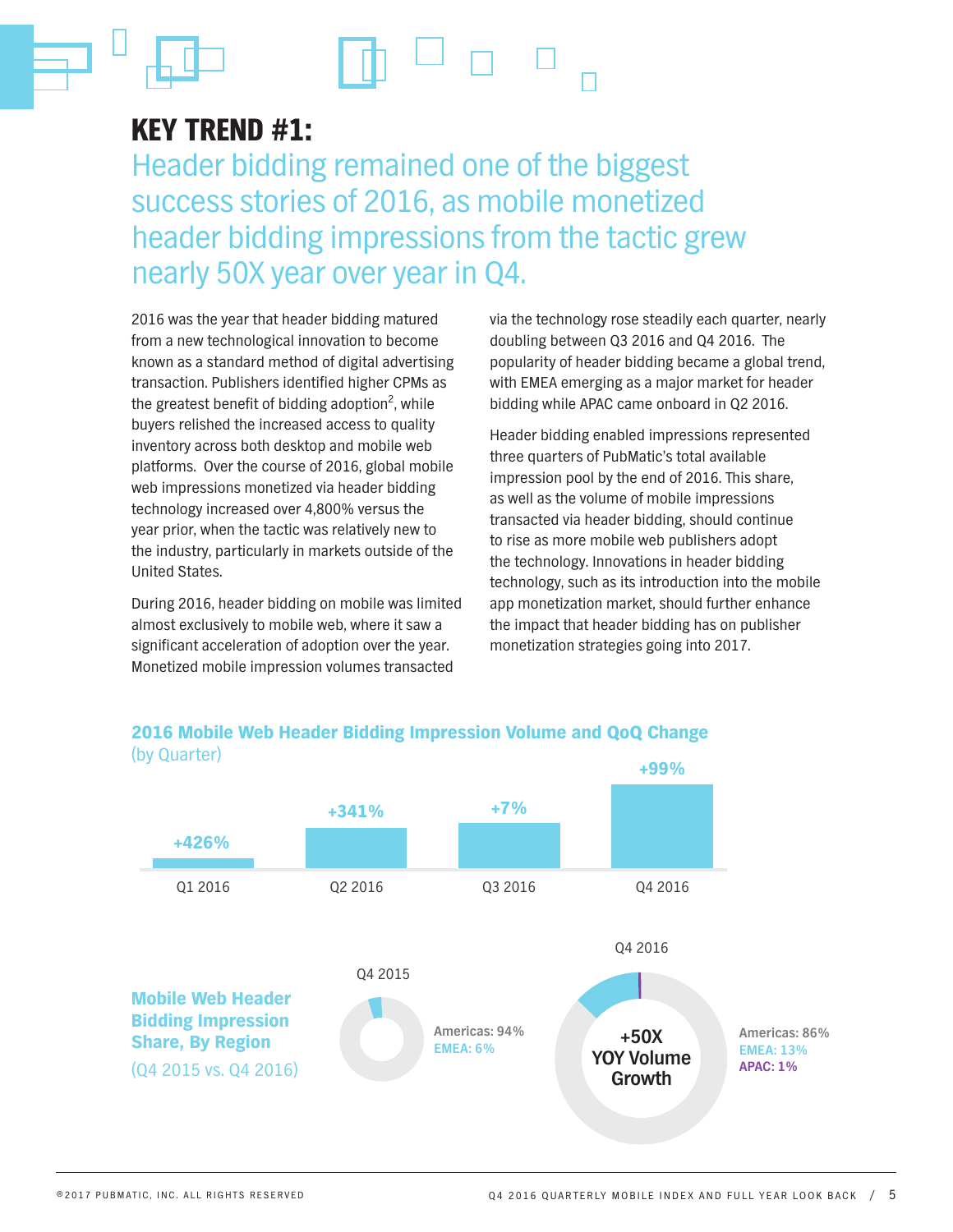## KEY TREND #2:

Mobile PMP impression volume grew over 200% in Q4 2016 and eCPMs nearly doubled YOY, reflecting brand buyers' shift to programmatic advertising channels in 2016.

Advertiser demand is shifting simultaneously toward high-quality inventory and automated transacting, while consumer behavior continues to veer towards mobile-first browsing. The result has led to an increase in popularity for mobile private marketplaces (PMPs). Globally, mobile PMPs reached a historic high in terms of monetized inventory volume in Q4 2016, rising over 200% year over year. This came at the end of a steady increase in year over year volume throughout every quarter of the year.

Mobile web remains the main driver of mobile PMP volume, accounting for three quarters of mobile PMP monetized impressions globally in 2016. The Americas and EMEA both saw app inventory increase in share of monetized impressions. In APAC, however, which remained the smallest portion of the mobile PMP category worldwide with less than 5% of total impressions monetized across our platform, Android app inventory emerged as a

key growth driver, with a more than 40% share in 2016. Android app inventory for private auctions will likely expand in 2017 as advertisers seek to connect with increasingly sophisticated consumers who own devices powered by the leading operating system in the region.

In addition to the growing popularity of programmatic direct transacting, it is clear that the value of the channel to the buy-side is continuing to increase. Mobile PMPs garnered 360% higher eCPMs than the mobile average in Q4 2016, up from a 192% premium a year prior. The increase in pricing differential is a result of a nearly double (92%) year over year increase in mobile PMP eCPMs in Q4 2016. This reflects the shift of more brand direct dollars to programmatic channels; as the quality of demand increases, so too does the quality of the inventory transacted upon, leading to higher eCPMs for PMPs.



### **2016 Mobile PMP Impression Volume & YOY Change (by Quarter)**

Q1 2015 Q1 2016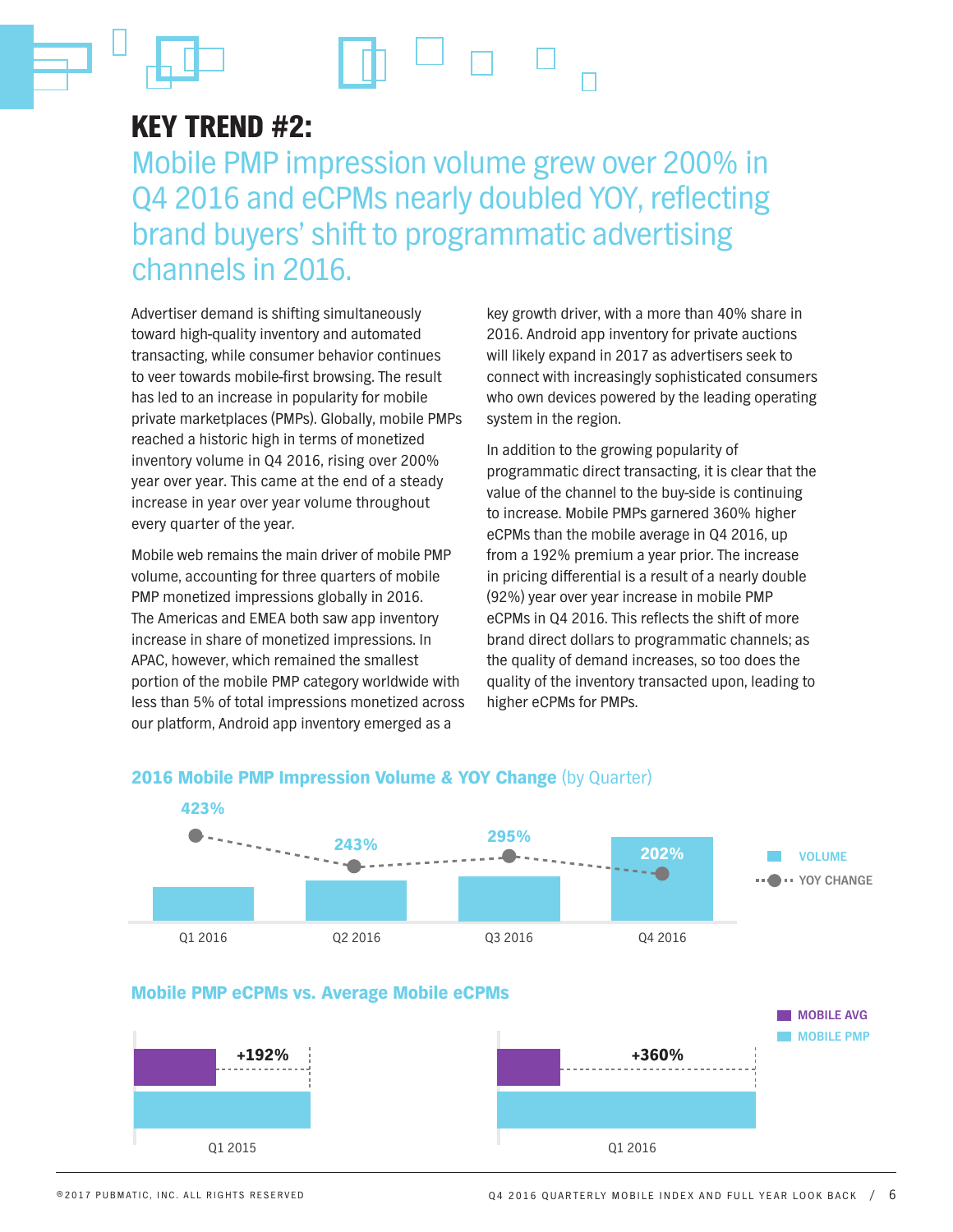## KEY TREND #3:

Automotive and technology verticals drove Mobile PMP spend during the holiday shopping season, continuing year-long growth trends in 2016.

Monetized mobile PMP impressions within the automotive and technology verticals both grew over 350% year over year in Q4 2016. These verticals typically drive consumer spending during the fourth quarter holiday season, when automotive advertisers historically invest in year-end sales events and consumers are looking for high-tech holiday gifts.

Mobile eCPMs for automotive PMPs rose 24% year over year in Q4 2016. Looking closely at the price and volume data, auto PMP impression volumes show a steady rise in the weeks leading up to Black Friday (November 25) during Week 8, while eCPMs remained steady throughout the quarter.

Technology PMPs also fared well during the holiday season, with mobile eCPMs growing 108%, more than double year over year. Technology PMP eCPMs spiked in Week 5. Monetized mobile PMP impressions in the technology vertical spiked in Week 11 of the quarter, in the days leading up to Christmas (December 25). According to the National Retail Federation, the biggest shopping day of the season was Super Saturday, December 17<sup>3</sup>, and PubMatic's platform data shows that advertisers took advantage of the prolonged shopping season with an extended spike in mobile PMP spending on the technology vertical.



#### Automotive Vertical Weekly Mobile PMP Performance By Week (Q4 2016)

#### Technology Vertical Weekly Mobile PMP Performance By Week (Q4 2016)

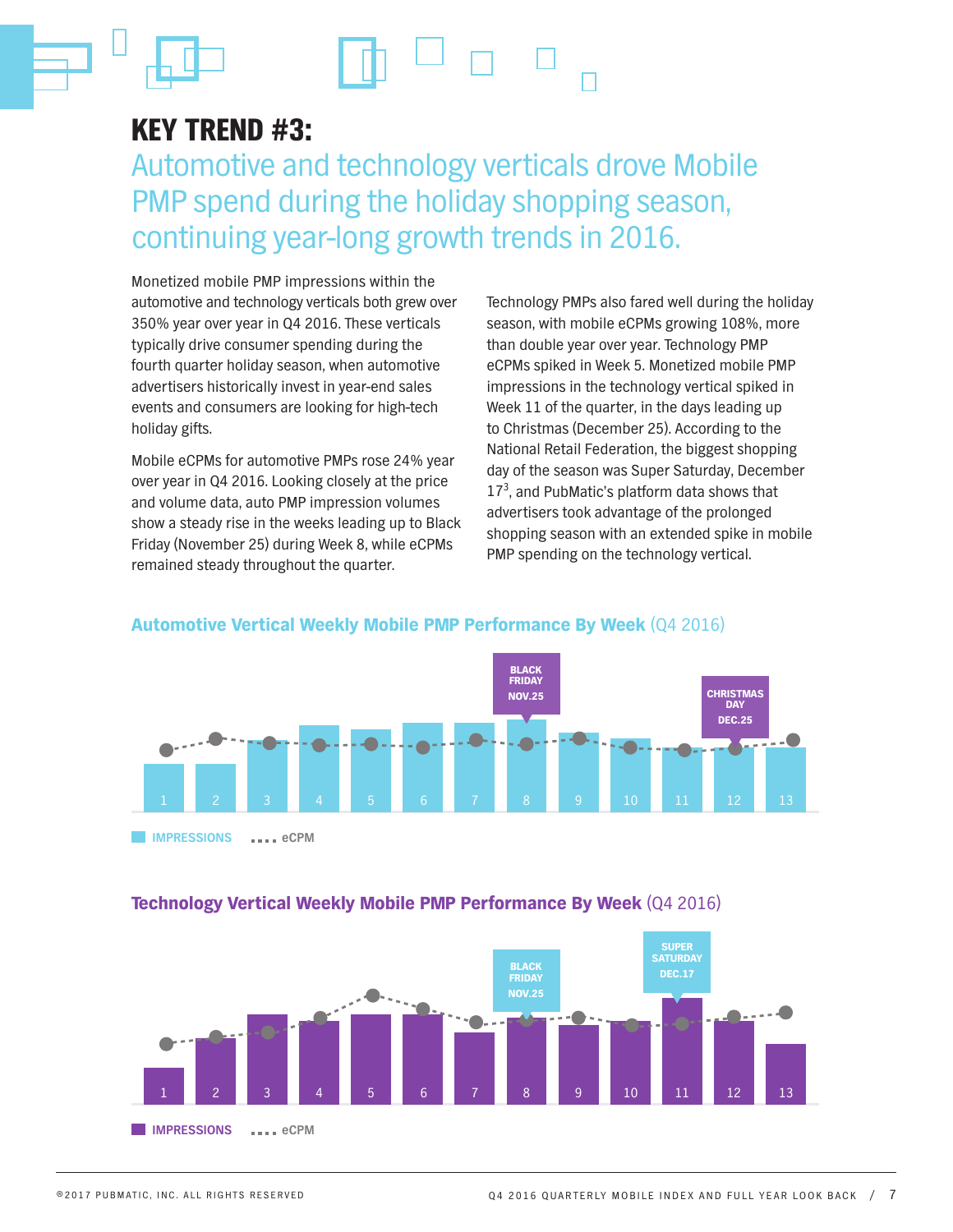## KEY TREND #4:

# Mobile app monetization opportunity continues to mature, reducing the impression gap with mobile web while garnering nearly 60% higher eCPMs.

Outside of the social networking app behemoths that dominate consumer time spent, mobile web continued to provide the leading source of monetization for premium publishers across mobile, representing two-thirds of mobile impression volume in 2016. However, the gap between mobile web and mobile app monetization opportunity is shrinking.

Mobile web remained the top option for monetized mobile ad impressions in absolute terms during 2016, despite an 8% year over year reduction in paid impressions. Alternatively, mobile app paid impression volume increased by 21% during the same period. Over the course of 2016, mobile web's share of impression volume has steadily declined. While web relished a 54-point lead over app in Q1

2016, it dropped to a mere 20-point lead by Q4.

To further reinforce the positive prospects for mobile app monetization, eCPMs for app inventory remained firmly ahead of mobile web, garnering a 59% premium in Q4 2016. This price differential was similar to a year prior, with both mobile web and mobile app inventory prices increasing by similar rates year over year. Despite the premium, advertisers will likely lean more heavily toward apps in order to reach mobile consumers in a space where eMarketer predicts US mobile users will spend almost three and a half hours a day this year. By comparison, the research firm estimates that the daily mobile web usage in the US will remain below 45 minutes per day in 2017<sup>4</sup>.

#### Q1 2016 **MOBILE WEB: 77% MOBILE APP: 23%** Q2 2016 **MOBILE WEB: 66% MOBILE APP: 34%** Q3 2016 **MOBILE WEB: 62% MOBILE APP: 38%** Q4 2016 **MOBILE WEB: 60% MOBILE APP: 40%** Q4 2016 Relative eCPMs and YOY Change (Mobile Web vs. Mobile App) Mobile App Mobile Web +59%

### Mobile Impression Volume Share, Mobile Web vs. Mobile App (by Quarter)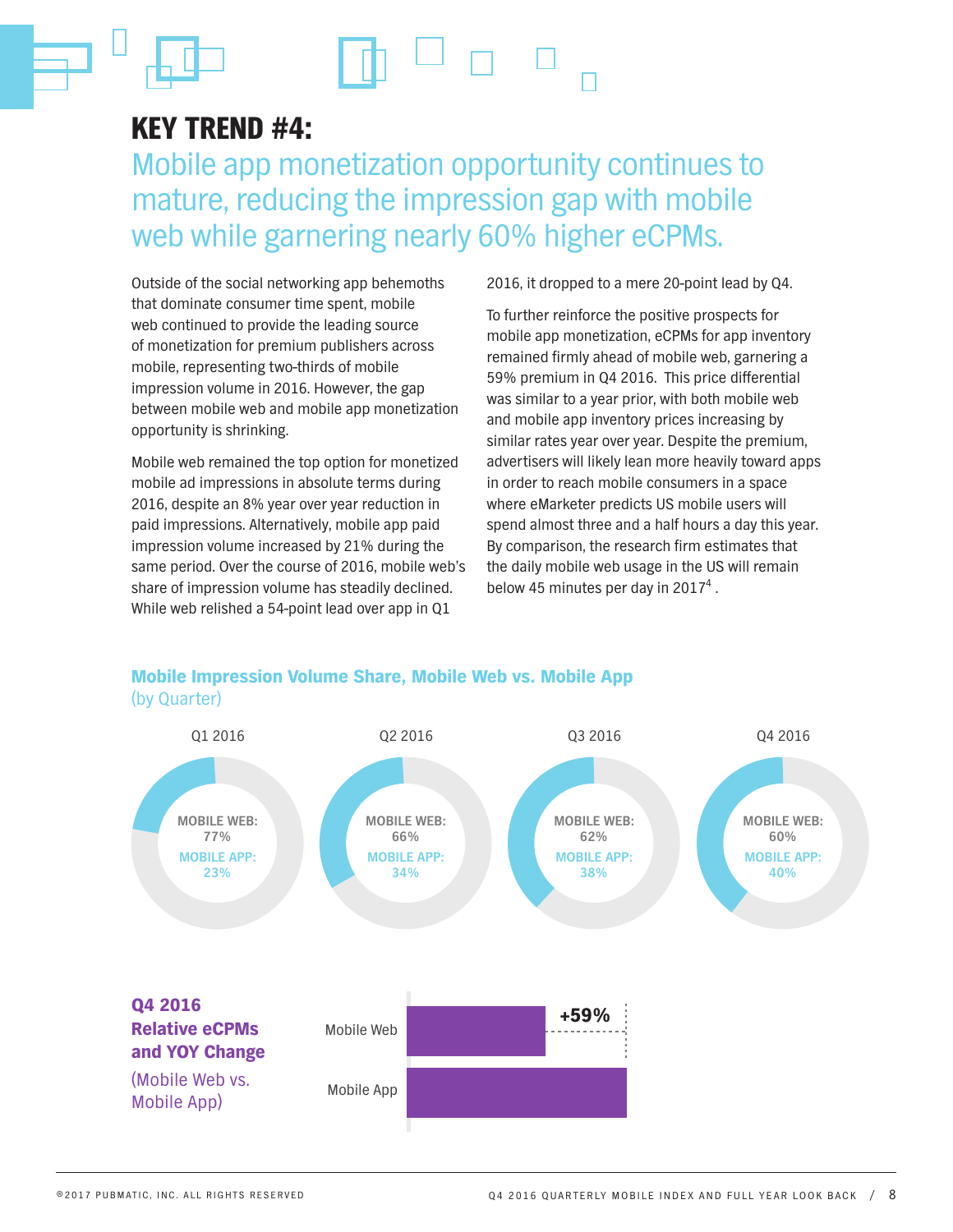## KEY TREND #5:

Android app monetized inventory volumes caught up with iOS in 2016 and will likely surpass iOS in 2017, while Android app eCPMs exceeded their Apple counterparts for the first time.

Mobile app inventory has emerged as a key digital display growth driver globally in 2016, with Android apps leading the charge. Android app eCPMs improved by 79% in Q4 2016 over the same period in 2015, following at least double-digit year over year growth each previous quarter of the year. The growth led to global Android app eCPMs exceeding their iOS counterparts in Q4 for the first quarter in the two years we have been tracking. The story is not bleak for those focused on monetizing iOS apps; the Apple inventory saw price increases as well, with eCPMs rising 5% year over year in Q4.

Android's leadership in eCPM growth position was consistent across all regions, and the price gap between iOS and Android inventory was virtually

erased globally. In North America, where Apple's share of smartphone sales grew from parity with Android in December 2014 to a mere 31.8% share in June 2016 $<sup>5</sup>$ , iOS app inventory saw a slight</sup> decline in average price in Q4 2016. The EMEA region saw the largest rise in mobile app eCPMs across both operating systems, with Android eCPMs rising 110% year over year and iOS eCPMs rising 70% over the same period. In APAC, the world's largest mobile phone market overall<sup>6</sup>, both Android- and Apple-powered devices saw rising eCPM's, with Android leading the charge with 87% growth year over year in Q4 while iOS eCPMs in the region rose 23%.



#### Mobile App eCPM YOY Change by OS and Region (Q4 2016)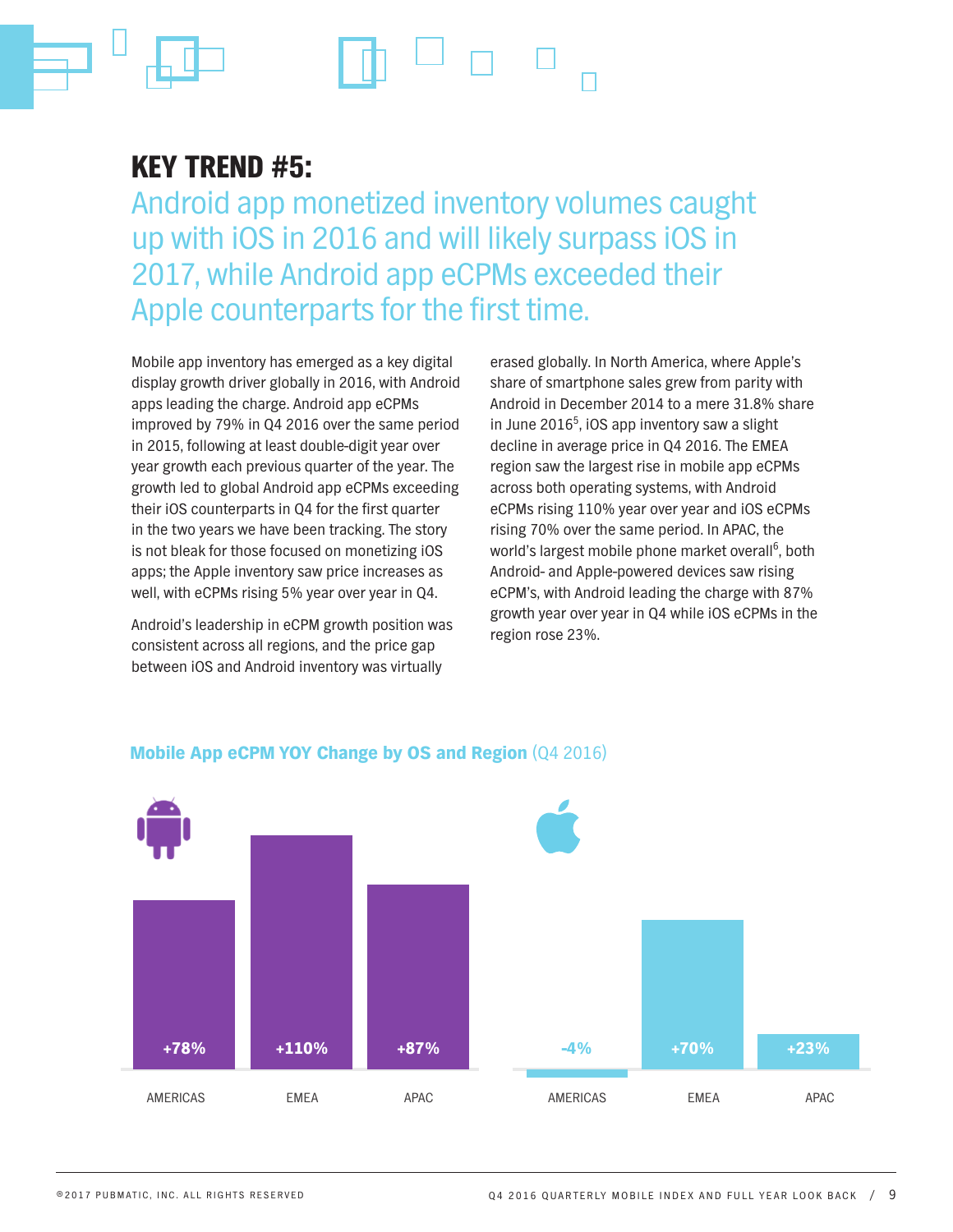#### KEY TREND #5 CONT.

In addition to pricing changes, the volume gap between Android and iOS inventory across our platform disappeared as well by the end of 2016. The share of paid app impressions across the PubMatic platform that were accessed via Apple devices dropped from two-thirds in 2015 to about half of the total in 2016, with Android consisting of 49% of monetized mobile app impressions last year. A closer look reveals that Android-powered devices served almost twothirds (62%) of the mobile app paid impressions in Q4 2016. If recent quarterly trends persist, the Android operating system will likely build a considerable lead in the mobile programmatic space in 2017.

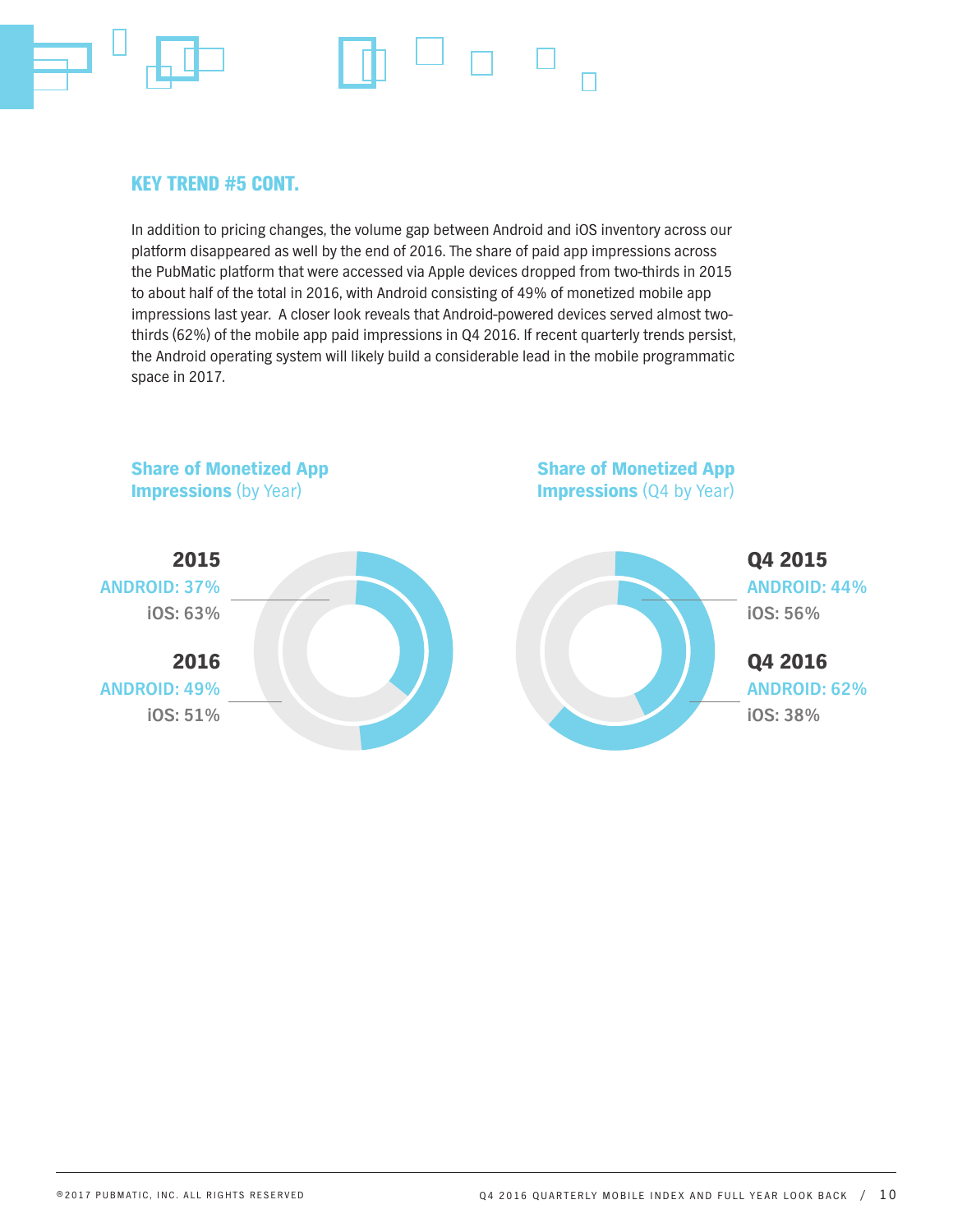## KEY TREND #6:

Mobile provides significant opportunities across the globe; APAC currently represents the fastest-growing opportunity while EMEA leads the world in mobile eCPMs.

Across all global regions, we saw significant year over year increases in mobile monetization. Once again, the Americas represented the largest opportunity, with mobile monetized impression volumes over eight times those in EMEA and nearly 14 times those in APAC though the region experienced a 31% year over year decline in monetized impression volume in Q4 2016. In terms of inventory pricing, the region experiences strong eCPM growth of 36% in Q4 2016 versus Q4 2015. The increase in price is likely due to the advertiser shift in focus towards transacting on higher quality ad inventory programmatically, with 90% of US marketers identifying better targeting as a benefit of programmatic buying<sup>7</sup>.

Despite the Americas' leadership position in global mobile monetization, APAC, the smallest market

for mobile monetization, saw the fastest growth rate for monetized mobile impressions in Q4 2016, increasing by 124% year over year and catching up to EMEA in terms of volume. This substantial growth rate offset the APAC region's eCPM dip of 5% year over year during the same period. The EMEA region, on the other hand, experienced the highest annual growth rate in mobile inventory price, with eCPMs rising 122% in Q4 2016 year over year.

The result of these trends for buyers and sellers of digital media represent that major growth opportunities exist across all regions. A recent eMarketer study projects that mobile phone user penetration will reach 62.6% worldwide by 2020<sup>8</sup>, and Zenith's Media Consumption Forecasts claims that 70% of internet use is now on a mobile device<sup>9</sup>.

#### Q4 2016 Monetized Impression Volume (by Global Region)

#### Q4 2016 Monetized Impression YOY Change (by Global Region)



**-5%** APAC